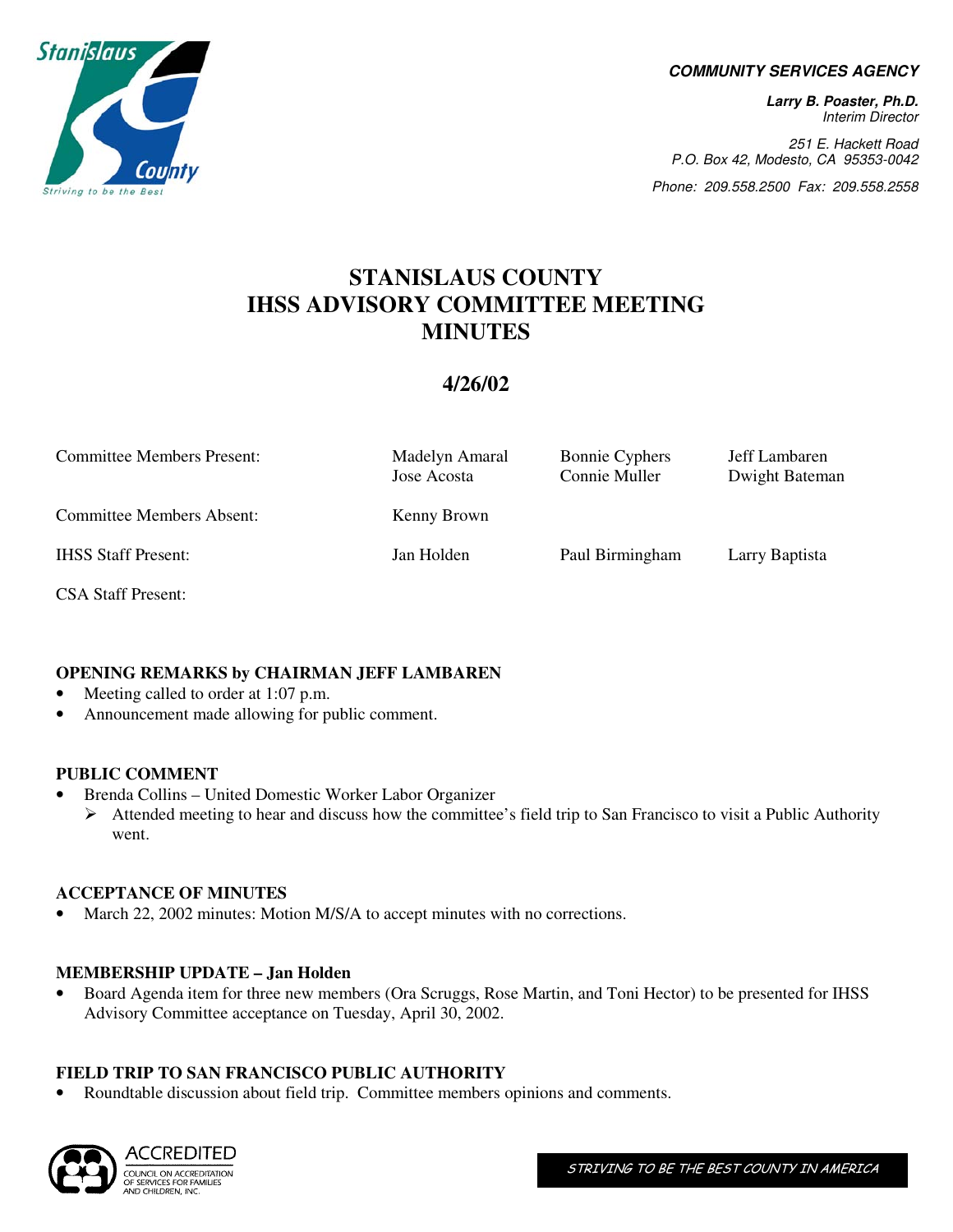### **COUNTY ADMINISTERED IP PROGRAM by Jan Holden**

- Copies of the County Administration of the IP Mode were handed out.
- Jan Holden read and explained the handout. Jan also discussed the attached "Employer of Record Cost" Comparison" graph with the handout.
- Jeff Lambaren asked if this option was chosen, would the county cover the liability insurance? Jan answered that if this mode were selected than the county would probably take out extra liability coverage to specifically cover the providers on the registry.
- Jeff Lambaren asked if the Public Authority has some incentive to provide more flexibility with wages. Jan Holden responded and said the State is participating in wage rates up to 9.10/hr in PA counties but will only participate in wage rates up to \$7.11/hr. in non-PA/NPC counties.

### **BUDGET UPDATE by Paul Birmingham**

- Paul hasn't seen the preliminary budget numbers.
- Passed out Cost Comparison charts for the fiscal year. Jan Holden reviewed and explained each chart for the committee

### **CLARIFICATION OF TIMELINE TO IMPLEMENT AB1682 by Jan Holden**

- Passed out copies of All-County Information Notice No. I27-02, Implementation Timeline Compliance Q&A handout.
- Handout clarified what counties are required to have in place to be in compliance by January 1, 2003.
- Jan Holden noted that to be in compliance with AB1682 by January 1, 2003, a Public Authority county has to have established the P.A. by local ordinance, fully executed the agreement between the county and the P.A.; be staffed and operational.
- County Counsel states it takes 60-90 days to get an ordinance passed.
- Jan Holden made a suggestion that either the committee meet more often or consider sub-committees. The committee agreed to discuss it on next meetings agenda.
- Motion M/S/A to direct staff to talk to county counsel and find out options about what exactly sub-committees are? Public meetings? Working sessions?
- To meet the deadline of January 1, 2003 the committee needs to make their recommendation in July 2002.

### **COMMUNITY FOCUS GROUPS**

- Passed out copies of Turlock Community Forums handout.
- Larry Baptista presented to the committee two options available for the Turlock Community Forums.
- The committee agreed to have the first community forum in Turlock at the TID building on Thursday, May 30, 2002 between 6-9pm.
- Advertising format for the community forum was discussed. Flyers, Local TV broadcast (Charter Communications), newspapers, and radio.
- Committee suggested having a presentation available to present the different modes that the committee is reviewing.
- Public accommodation statements to be included in flyers and advertisements.
- Arrange for social workers and interpreters.
- Next meetings agenda to confirm form and structure of forum:
	- $\triangleright$  Purpose of IHSS Advisory committee
		- Explanation of "Employer of Record and "Wage & Benefits".
		- $\triangleright$  Which committee members will attend and which will facilitate?
- Committee suggested having two more community forums. Directed staff to look into having one forum in Oakdale 3-6pm and one in Patterson 6-9pm and look into availability for locations. Dates considered were June 13, 20, and 27.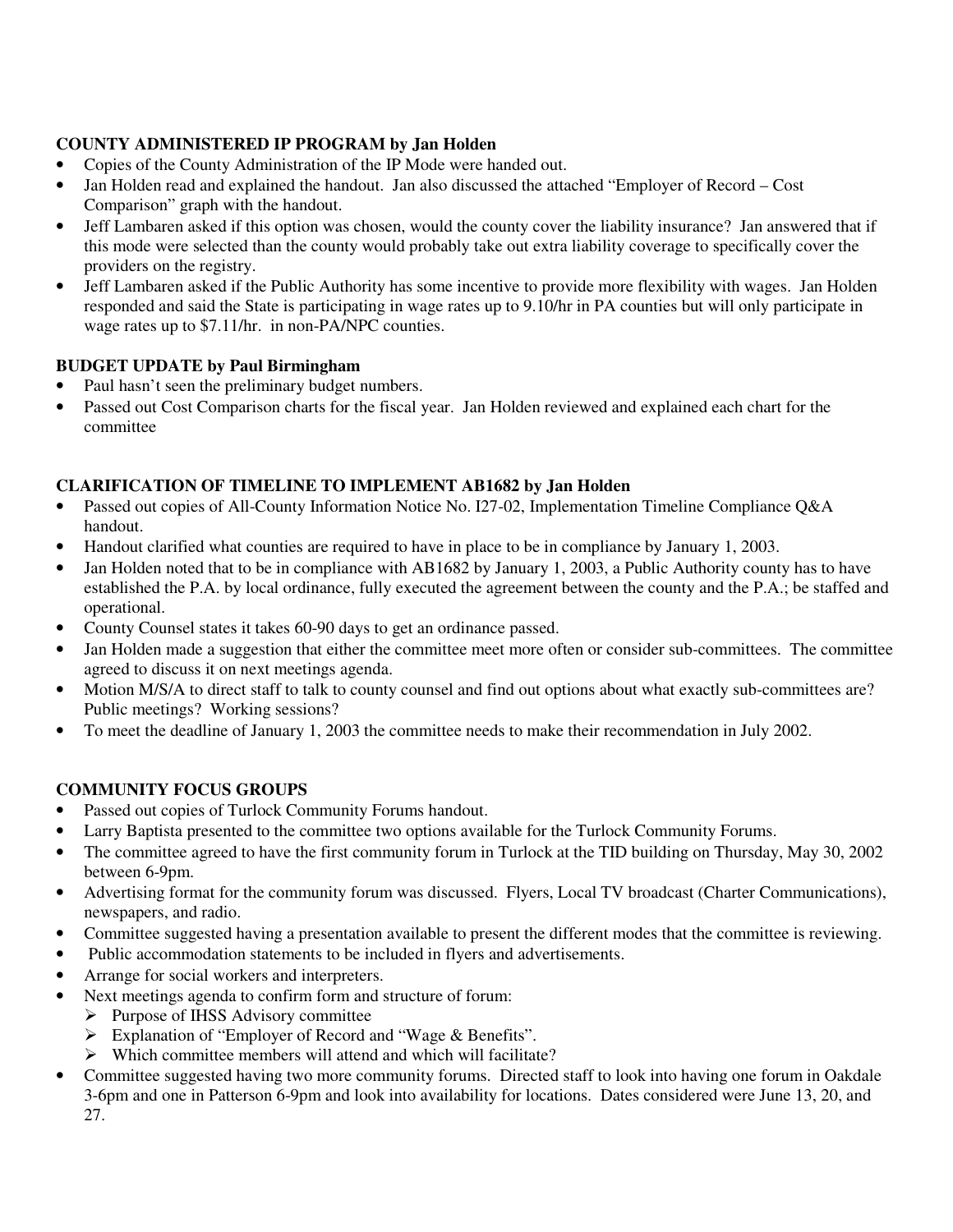### **QUESTIONS AND ANSWERS**

- Handed out copies of the survey sent by the California Department of Social Services (CDSS) to Stanislaus County regarding progress on implementing AB1682.
- Dwight Bateman asked if handouts could be supplied to committee members prior to the meeting to give them time to review the information.
- Jeff Lambaren asked that the committee send a letter to the San Francisco Public Authority thanking them for their generosity in hosting the committee's visit.

### **AGENDA ITEMS FOR NEXT MEETING**

- Schedule a review meeting.
- Presentation by Alan Stolmack, Chief of Adult Programs Branch.

Meeting adjourned @ 3:00pm Larry Baptista, Recorder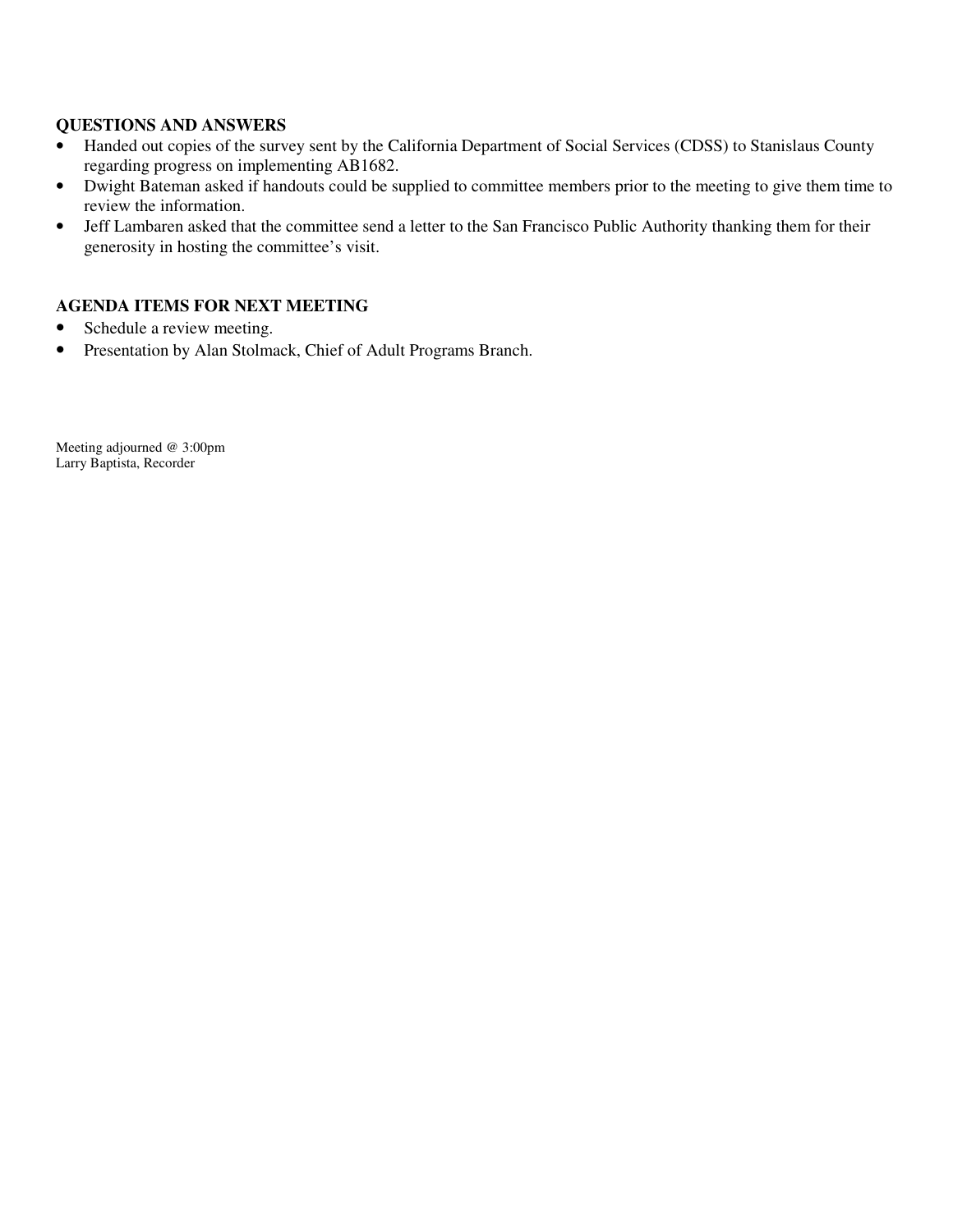### **IHSS ADVISORY COMMITTEE**

### TURLOCK COMMUNITY FORUMS

| <b>WHERE</b>                           | <b>DATES AVAILABLE</b>        | <b>TIME</b> | <b>SEATING CAPACITY</b> |
|----------------------------------------|-------------------------------|-------------|-------------------------|
| <b>TID BUILDING</b><br>333 E. CANAL DR | FRIDAY, MAY 17th<br><b>OT</b> | $6pm-9pm$   | 100 PERSONS             |
| <b>TURLOCK</b>                         | THURS., MAY 30 <sup>th</sup>  | $6pm-9pm$   |                         |
| COMMUNITY CONTINUUM<br><b>COLLEGE</b>  | THURS., MAY 30 <sup>th</sup>  | $6pm-9pm$   | 150 PERSONS             |
| 1731 COLORADO AVE.<br>TURLOCK          |                               |             |                         |

 $\left(\begin{array}{c} 0 \\ 0 \\ 0 \end{array}\right)$  .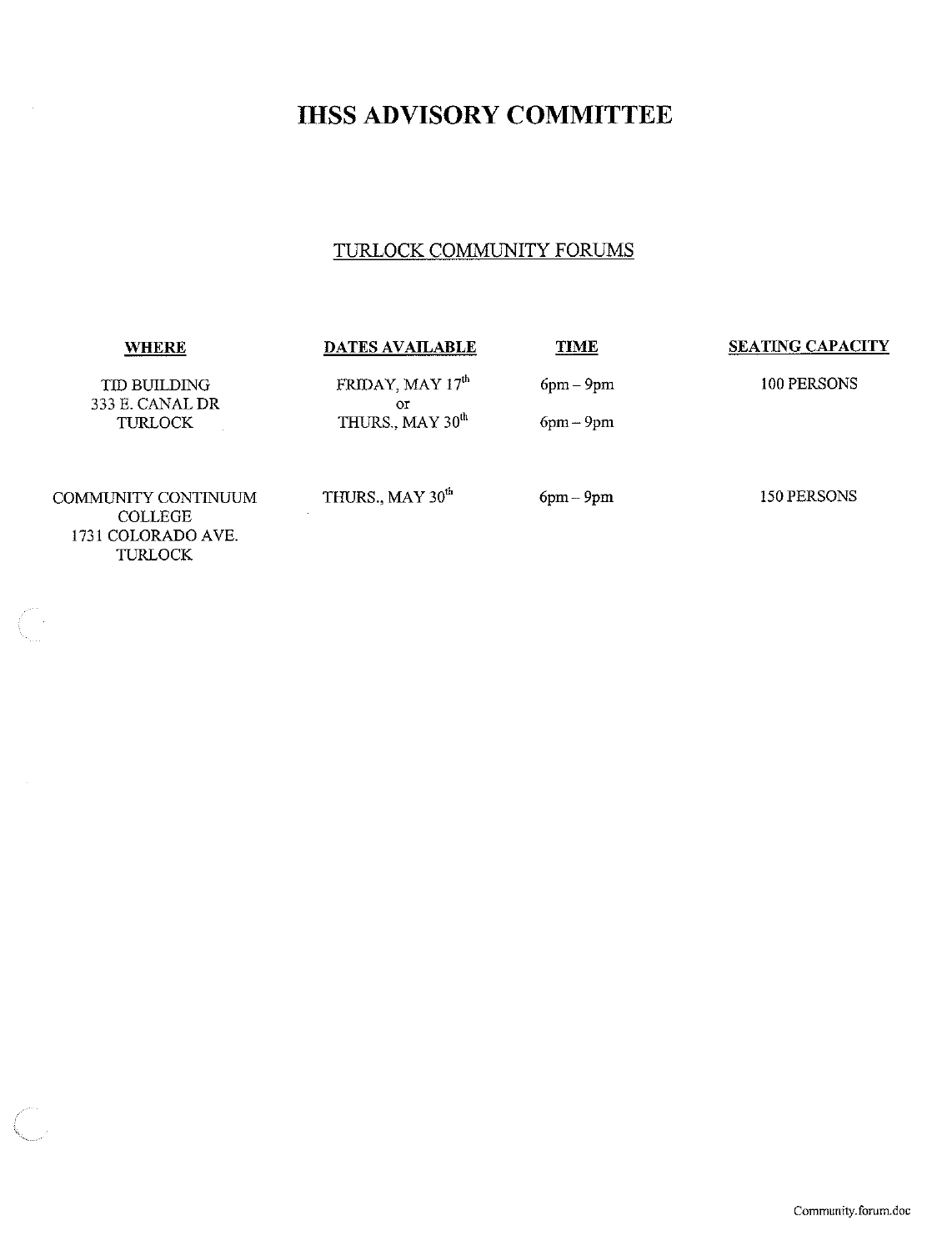**Employer of Record Cost Comparison** 

 $\overline{\mathbb{C}}$ 

 $\mathcal{L}^{\mathcal{P}^{\mathcal{P}^{\mathcal{P}}}}$ 

## **PROJECTED YEAR 2002/2003<br>COUNTY ADMINISTERED I.P. PROGRAM**

| <u>،</u><br>م<br>ဌ<br>Individual Provider (IP) Mod<br>Current IHSS Costs for 02/ | Title                                      | <b>County Administered IP Mode</b><br>$\overline{LP}$ . Wages @ \$7.11<br>02/03 |
|----------------------------------------------------------------------------------|--------------------------------------------|---------------------------------------------------------------------------------|
| $rac{1}{2}$<br>\$3,294                                                           | A Admin. Costs                             | \$3,544,018                                                                     |
|                                                                                  | \$494,103 B. County Share of Admin. Costs  | \$531,603                                                                       |
| 368<br>\$29,687                                                                  | <b>IC Program Costs</b>                    | \$30,345,250                                                                    |
|                                                                                  | \$5,977,828 D. County Share of Prog. Costs | \$6,111,533                                                                     |
| 1,930<br>\$6,47                                                                  | E. Total County Share (Total of rows B+D)  | \$6,643,136                                                                     |
|                                                                                  | F. Less Current County Share               | \$6,471,930                                                                     |
|                                                                                  | G Increase to County Share                 | \$171,206                                                                       |
|                                                                                  |                                            |                                                                                 |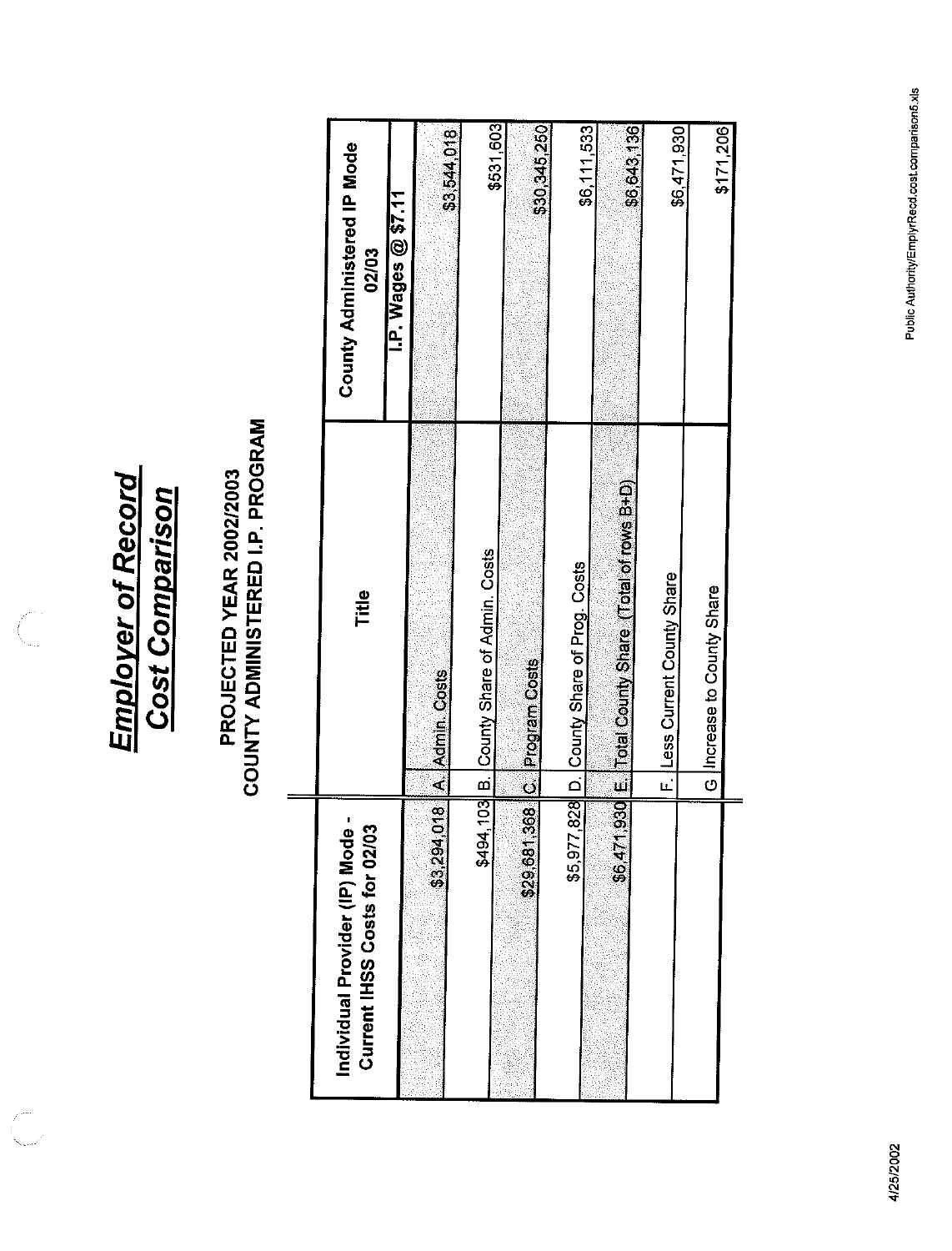**HSS**<br>Cost Comparison

 $\int_0^{\pi/2}$ 

### Year 2001/2002<br>Revised Post Midyear

| ්<br>පි<br>Current IHSS Costs for 01/02<br>Individual Provider (IP) Mor<br>Midyear | Title                                                 | Individual Provider (IP) Mode -<br>Current IHSS Costs for 01/02<br>Revised Post Midyear |
|------------------------------------------------------------------------------------|-------------------------------------------------------|-----------------------------------------------------------------------------------------|
|                                                                                    | <b>\$3,009,809 A. Admin. Costs</b>                    | \$3,009,809                                                                             |
|                                                                                    | \$451,471 B. County Share of Admin. Costs             | \$451,471                                                                               |
|                                                                                    | \$25,747,487 C. Program Costs                         | \$26,151,148                                                                            |
|                                                                                    | \$5,185,813 D. County Share of Prog. Costs            | \$5,262,491                                                                             |
|                                                                                    | \$5,637,284 E Trotal County Share (Total of rows B+D) | \$5,713,963                                                                             |
|                                                                                    | F. Less Current County Share                          | \$5,637,284                                                                             |
|                                                                                    | Increase to County Share<br>$\overline{\circ}$        | \$76,679                                                                                |
|                                                                                    |                                                       |                                                                                         |

 $\frac{1}{2}$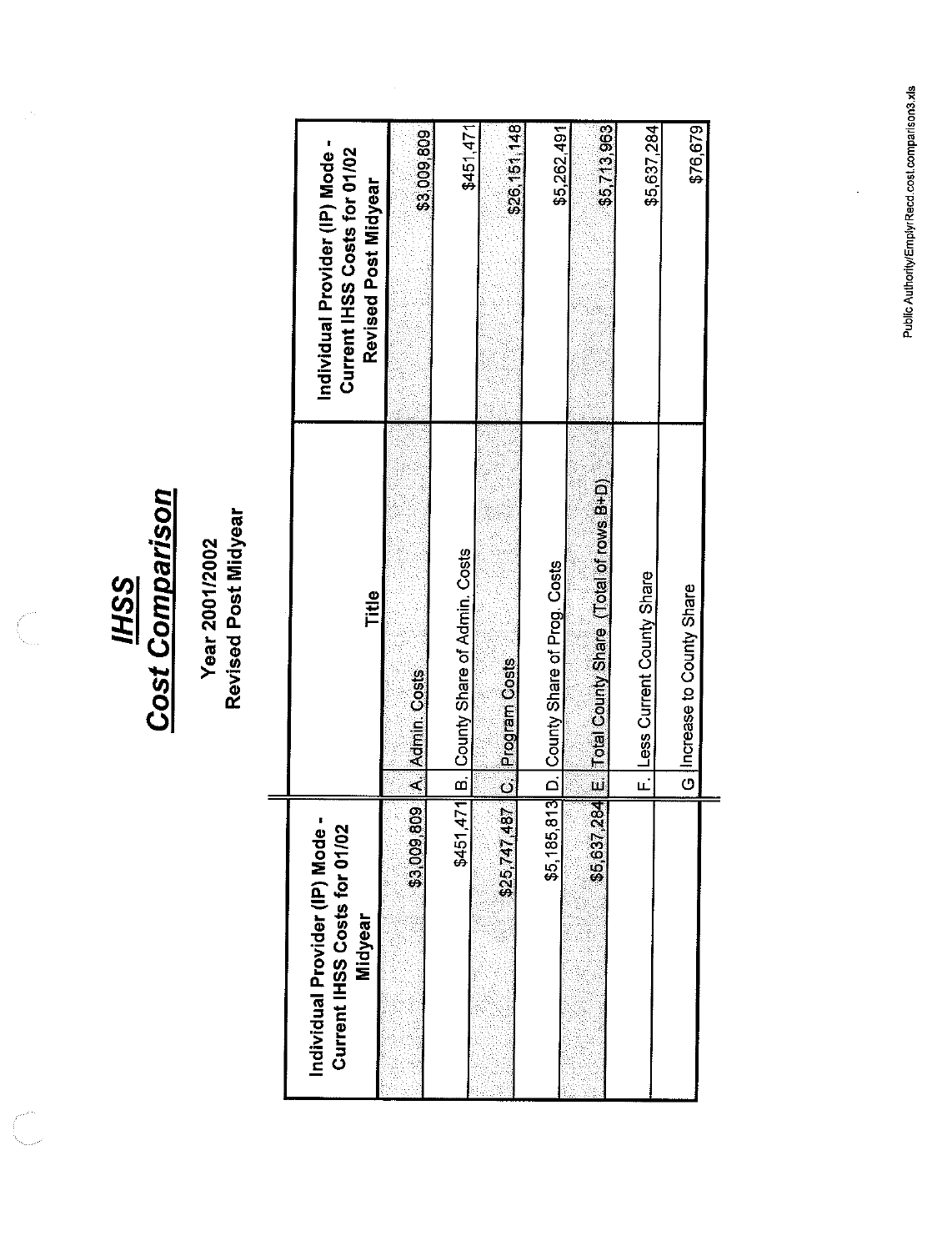**Employer of Record<br>Cost Comparison** 

Killer<br>K

## CURRENT IHSS COSTS/PROJECTED IHSS COSTS<br>Year 2002/2003

| Individual Provider (IP) Mode -<br><u>ក</u><br>Current IHSS Costs for 01/<br>Revised Post Midyear | Title                                     | Projected Current IHSS Costs for<br>Individual Provider (IP) Mode -<br>02/03 |
|---------------------------------------------------------------------------------------------------|-------------------------------------------|------------------------------------------------------------------------------|
| 809<br>\$3,009                                                                                    | A Admin Costs                             | \$3,294,018                                                                  |
|                                                                                                   | \$451,471 B. County Share of Admin. Costs | \$494,103                                                                    |
| 148 <br>\$26,157                                                                                  | C. Program Costs                          | \$29,681,368                                                                 |
| \$5,262,491                                                                                       | D. County Share of Prog. Costs            | \$5,977,828                                                                  |
| \$5,713,963                                                                                       | E. Total County Share (Total of rows B+D) | \$6,471,930                                                                  |
|                                                                                                   | Less Current County Share<br>Ē.           | \$5,713,963                                                                  |
|                                                                                                   | G  Increase to County Share               | \$757,967                                                                    |
|                                                                                                   |                                           |                                                                              |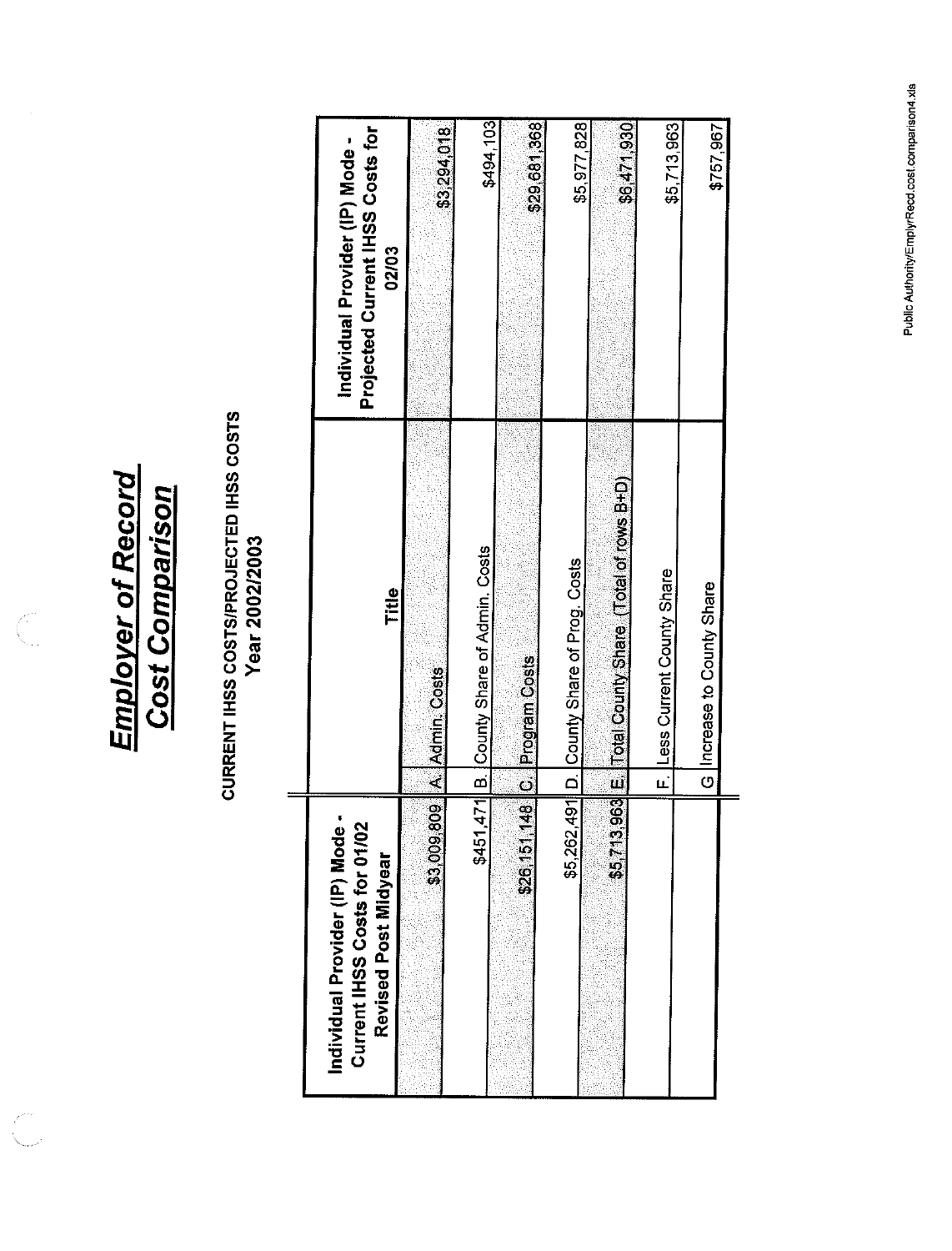**Employer of Record Cost Comparison** 

# PROJECTED YEAR 2002/03 COSTS<br>OVER THE CURRENT 01/02 REVISED POST MID-YEAR COSTS

 $\equiv$ 

| <b>Projected Current</b><br>Individual |                                                                            | Max. allowable contract rate = \$14.00/hr<br>Contract Mod | ď                                        | County Homemaker Mode*           |                          |                      |                      | Public Authority/Non-Profit   County Administered |
|----------------------------------------|----------------------------------------------------------------------------|-----------------------------------------------------------|------------------------------------------|----------------------------------|--------------------------|----------------------|----------------------|---------------------------------------------------|
| Mode - Costs for<br>Provider (IP)      | Title                                                                      | **100% of                                                 | 20% of<br>Caseload,                      | **100% of Providers<br>as County | Homemaker's<br>10 County | Consortium           |                      | IP Mode                                           |
| 02/03                                  |                                                                            | Caseload                                                  | Contract & 80%<br>Caseload <sub>IP</sub> | Employee's                       | (County Employee's)      | IP Wages @<br>\$7.50 | IP Wages @<br>\$8.00 | IP Wages @ \$7.11                                 |
| \$3,294,018                            | A. Admin. Costs                                                            | \$3,294,018                                               |                                          | \$3,294,018                      |                          |                      | \$3,294,018          | \$3,544,018                                       |
|                                        | County Share of<br>\$494,103 B. Admin. Costs                               | \$494,103                                                 |                                          | \$494,103                        |                          |                      | \$494,103            | \$531,603                                         |
|                                        | \$29,681,368 C Program Costs                                               | \$54,672,612                                              |                                          | \$57,005,836                     |                          |                      | \$34,880,343         | \$30,345,250                                      |
|                                        | County Share of<br>\$5,977,828 D. Prog. Costs                              | \$11,011,064                                              |                                          | \$11,480,975                     |                          |                      | \$7,024,901          | \$6,111,533                                       |
|                                        | Total County Share<br>\$6,471,930 Е  (Total of rows В+D)                   | \$11,505,167                                              |                                          | \$11,975,078                     |                          |                      | \$7,519,004          | \$6,643,136                                       |
|                                        | Revised post Mid-Year<br>Less Current 01/02<br>\$5,713,963 F. County Share | \$5,713,963                                               |                                          | \$5713,963                       |                          |                      | \$5,713,963          | \$5,713,963                                       |
|                                        | \$757,967 G County Share***<br>Increase to                                 | \$5,791,204                                               |                                          | \$6,261.115                      |                          |                      | \$1,805,041          | \$929,173                                         |
|                                        |                                                                            |                                                           |                                          |                                  |                          |                      |                      |                                                   |

\*This mode, by itself, **does not** meet the "Employer of Record" requirement under AB 1682.

\*\*Not a valid option. Under no circumstances would 100% of the caseload be contract cases nor would 100% of providers be County Employees.

\*\*\*This projection includes the base increase of \$757,967 plus the increase due to the cost of the AB1682 option.

4/25/2002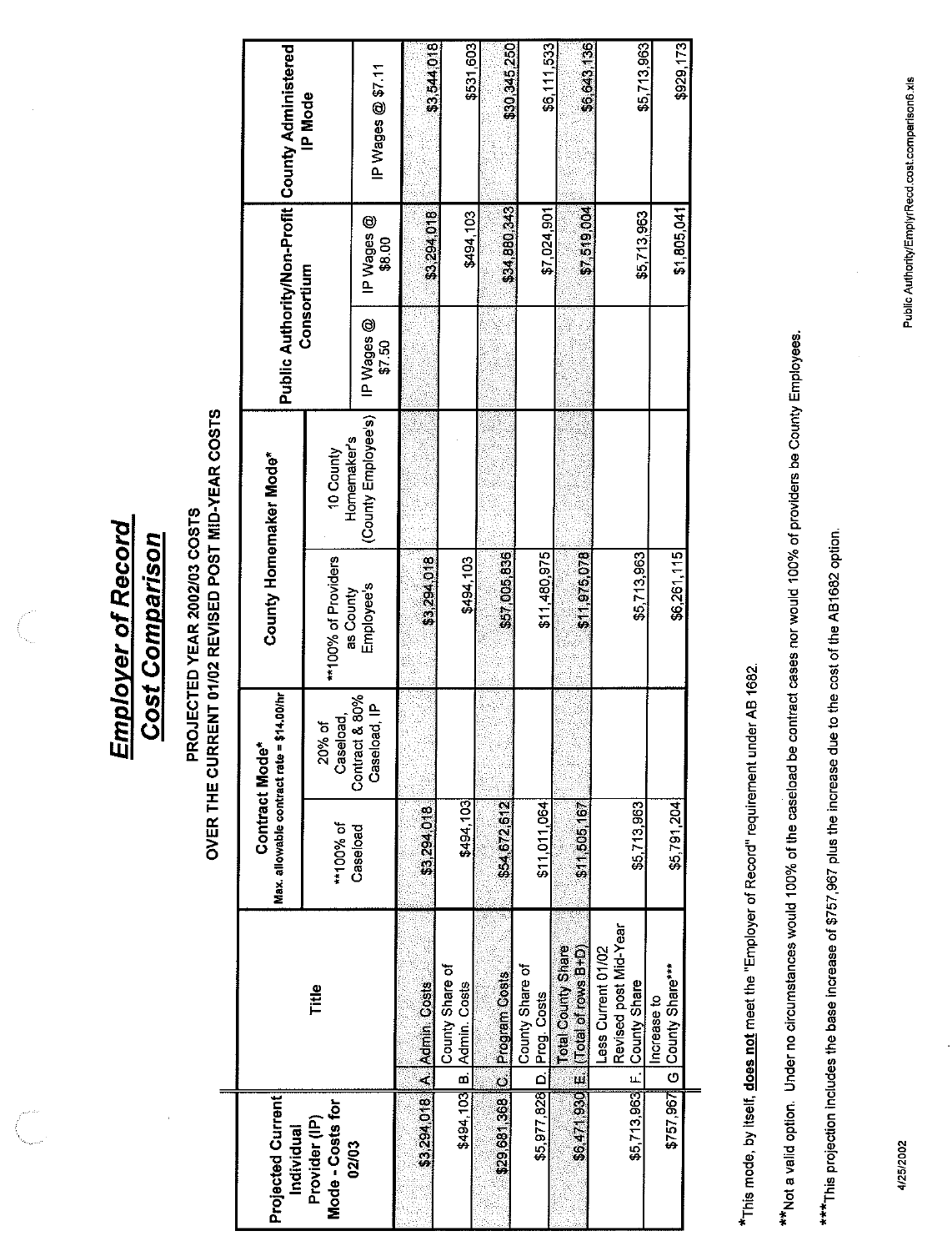**Employer of Record<br>Cost Comparison** 

 $\left(\begin{matrix} 1 \\ 1 \\ 0 \\ 0 \\ 0 \\ 0 \\ 0 \\ 0 \end{matrix}\right)$ 

### PROJECTED YEAR 2002/03

| Homemaker's<br>10 County<br>\$11480,975<br>\$57005836<br>\$11.975,078<br>**100% of Providers<br>\$3,294,018<br>\$494,103<br>Employee's<br>as County<br>Contract & 80%<br>seload, IP<br>Caseload,<br>20% of<br>င္ယီ<br>\$494,103<br>\$54,672,612<br>\$11,011,064<br>\$11,505,167<br>\$3,294,018<br>**100% of<br>Caseload<br>County<br>\$6,471,930 E. (Total County Share<br>\$6,471,930 E. (Total of rows B+D)<br>County Share of<br>County Share of<br>\$29,681,368 C Program Costs<br>\$3,294,018 A. Admin Costs<br>\$494,103 B. Admin. Costs<br>Title<br>D. Prog. Costs<br>Less 02/03<br>\$5,977,828<br>Mode - Costs for<br>Provider (IP)<br>02/03 | Projected Current<br>Individual | Max. allowable contract rate = \$14.00/hr<br>Contract Mo | ے<br>e | County Homemaker Mode* |                     |                      |                             | Public Authority/Non-Profit   County Administered |
|------------------------------------------------------------------------------------------------------------------------------------------------------------------------------------------------------------------------------------------------------------------------------------------------------------------------------------------------------------------------------------------------------------------------------------------------------------------------------------------------------------------------------------------------------------------------------------------------------------------------------------------------------|---------------------------------|----------------------------------------------------------|--------|------------------------|---------------------|----------------------|-----------------------------|---------------------------------------------------|
|                                                                                                                                                                                                                                                                                                                                                                                                                                                                                                                                                                                                                                                      |                                 |                                                          |        |                        |                     | Consortium           |                             | <b>IP Mode</b>                                    |
|                                                                                                                                                                                                                                                                                                                                                                                                                                                                                                                                                                                                                                                      |                                 |                                                          |        |                        | (County Employee's) | IP Wages @<br>\$7.50 | IP Wages @<br>\$8.00        | IP Wages @ \$7.11                                 |
|                                                                                                                                                                                                                                                                                                                                                                                                                                                                                                                                                                                                                                                      |                                 |                                                          |        |                        |                     |                      | \$3,294,018                 | \$3,544,018                                       |
|                                                                                                                                                                                                                                                                                                                                                                                                                                                                                                                                                                                                                                                      |                                 |                                                          |        |                        |                     |                      | \$494 103                   |                                                   |
|                                                                                                                                                                                                                                                                                                                                                                                                                                                                                                                                                                                                                                                      |                                 |                                                          |        |                        |                     |                      |                             | \$531,603                                         |
|                                                                                                                                                                                                                                                                                                                                                                                                                                                                                                                                                                                                                                                      |                                 |                                                          |        |                        |                     |                      | \$34,880,343<br>\$7,024,901 | \$30,345,250                                      |
|                                                                                                                                                                                                                                                                                                                                                                                                                                                                                                                                                                                                                                                      |                                 |                                                          |        |                        |                     |                      | \$7,519,004                 | \$6,111,533                                       |
| \$6,471,930<br>F Share                                                                                                                                                                                                                                                                                                                                                                                                                                                                                                                                                                                                                               |                                 | \$6,471,930                                              |        |                        |                     |                      | \$6,471,930                 | \$6,643,136<br>\$6,471,930                        |
| \$5,503,148<br>\$5,033,237<br>G County Share<br>Increase to                                                                                                                                                                                                                                                                                                                                                                                                                                                                                                                                                                                          |                                 |                                                          |        |                        |                     |                      | \$1,047,074                 | \$171,206                                         |

\*This mode, by itself, **does not** meet the "Employer of Record" requirement under AB 1682.

\*\* Not a valid option. Under no circumstances would 100% of the caseload be contract cases nor would 100% of providers be County Employees.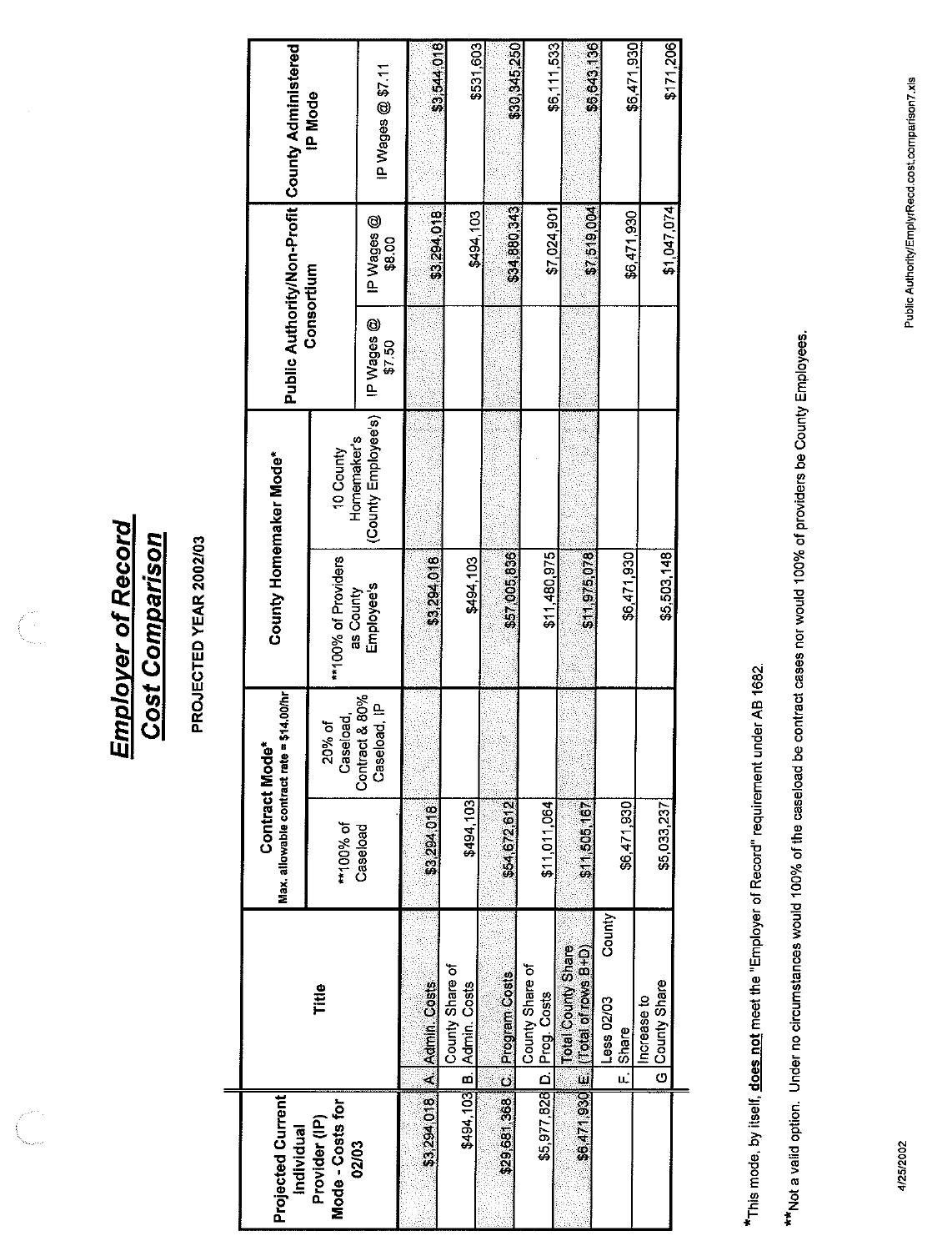### **COUNTY ADMINISTRATION OF THE IP MODE APRIL 26, 2002**

One of the options for the "Employer of Record" under AB 1682 is for the County to become the "Employer of Record " of IHSS providers solely for the purpose of bargaining for wages and benefits. The County does not assume the role of the employer for any other purpose. This is distinctly different from the County Homemaker Mode.

This option, County Administration of the IP Mode, is one of the 2 options that provide an "Employer of Record" for the IP mode. For the purposes of meeting the requirements of AB1682 a County with more than 500 cases must have as the "Employer of Record" either a PA/NPC or a County Administration of the IP Mode or a mixed mode containing one of the above.

AB 1682 is not specific in detailing what a County Administered IP Mode must provide beyond the continued operation of the Advisory Committee as established by AB 1682 and the responsibility of the County to bargain for wages and benefits with IP's or the union that represents the IP's.

Please note that most of the required services in AB 1682 (maintain an IP registry and referral system, offer training to recipients and providers and do background checks on the providers on the registry) Stanislaus County currently provides through the Supported IP (SIP) enhancement to the IP Mode.

Under the County Administered IP Mode, the County would be responsible for designating an entity, either a County Department or a private company, to bargain with the union that represents the IP's in Stanislaus County for wages and benefits.

The increased cost to the IP Program for bargaining, liaison services and liability insurance would be considered an Administrative cost and would be added to the administrative budget. Currently the County's share of Administrative costs in the IP Program is 15%.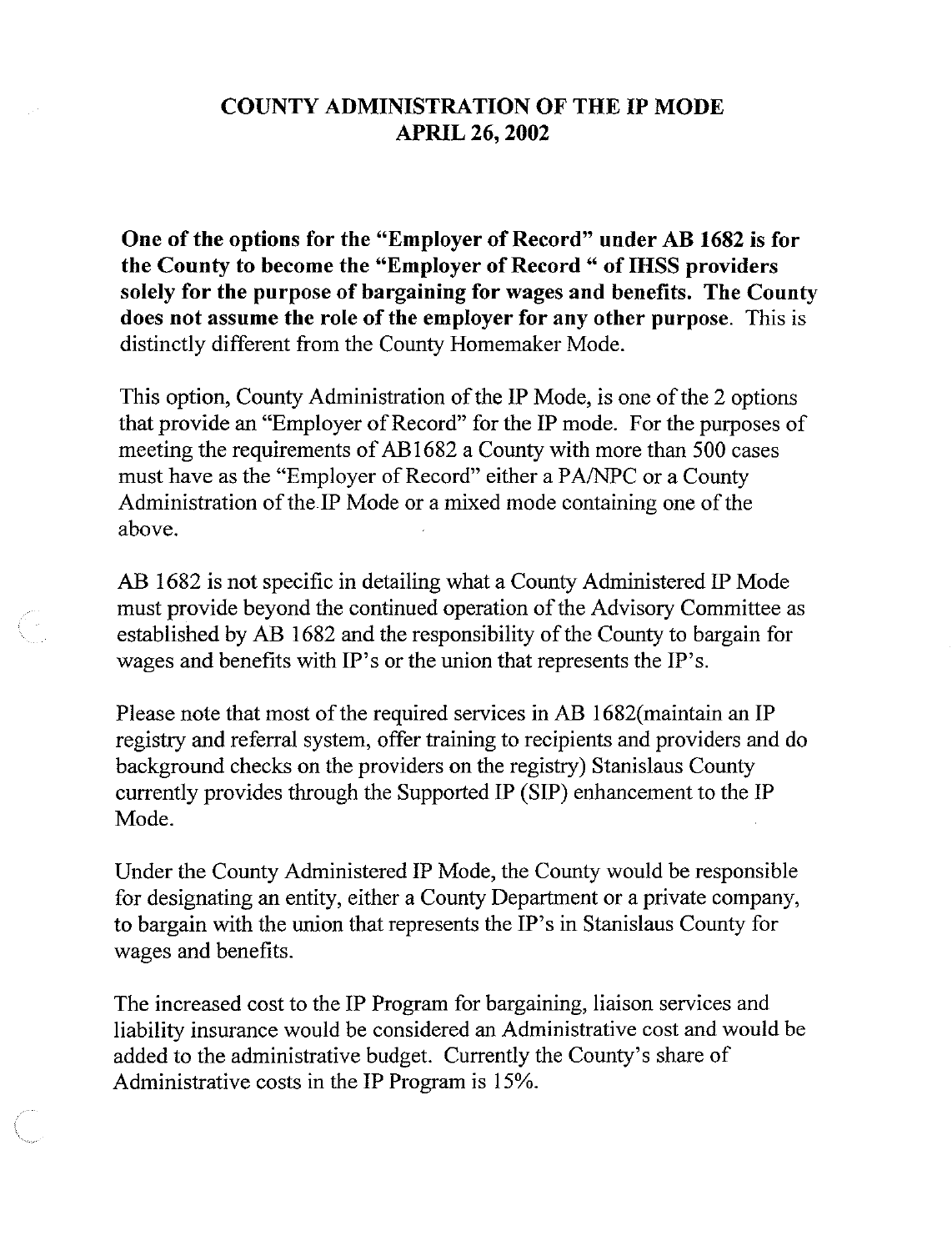The increased cost for the IP Program for wages/benefits would be Program costs. Currently the County's overall share of Program costs is 20%.

Liability is one of the main issues in presenting the County Administered IP Mode as a viable option under AB 1682. AB 1682 restates the liability protection for the State and County found in All County Letter 98-20: the County or the State will not be responsible for any liability or obligation of a PA/NPC whether statutory, contractual or otherwise. The language in AB 1682 regarding liability for the County and the State has made counties hesitant to consider the County Administered IP Mode as a viable option.

Alan Stolmack, Chief of the Adult Programs Branch of the California Department of Social Services, stated at a meeting in Tuolumne County that he does not believe counties take on additional liability if they choose the County Administered IP Mode. The liability protection discussed in AB 1682 has never been tested in court.

Alan Stolmack will be making a presentation to our Committee regarding liability issues on May 10, 2002.

The other issue present in the County Administered IP Mode is wages. Currently for non-PA/NPC counties there is a wage cap of \$7.11 for wages and benefits. This means that the State will not participate in any wage/benefit increases above \$7.11 per hour. Any increase above \$7.11 per hour would be approximately 50 % County money for PCSP cases and 100% County money for Non PCSP cases.

The recipient retains the right to hire, fire and to supervise their IHSS Provider.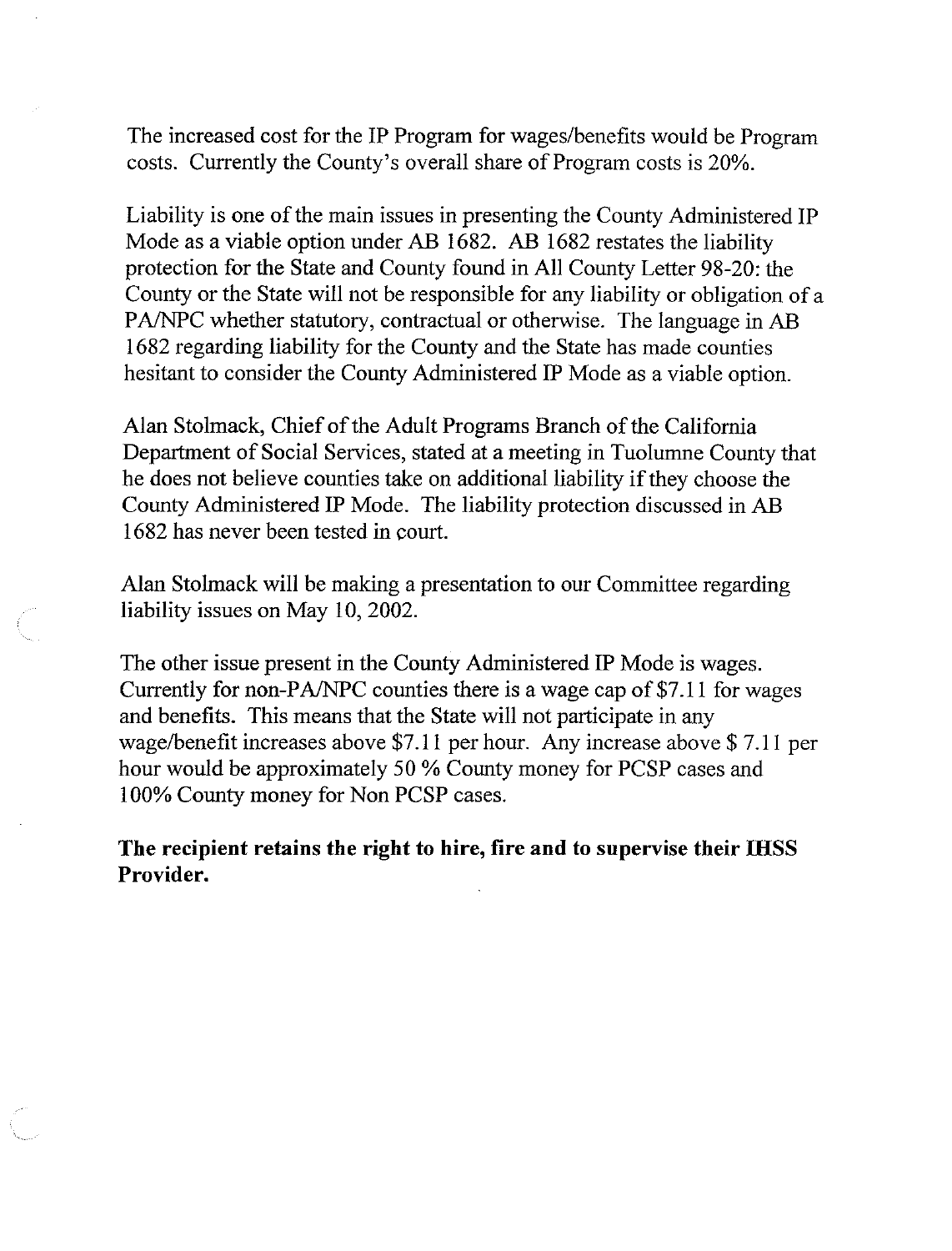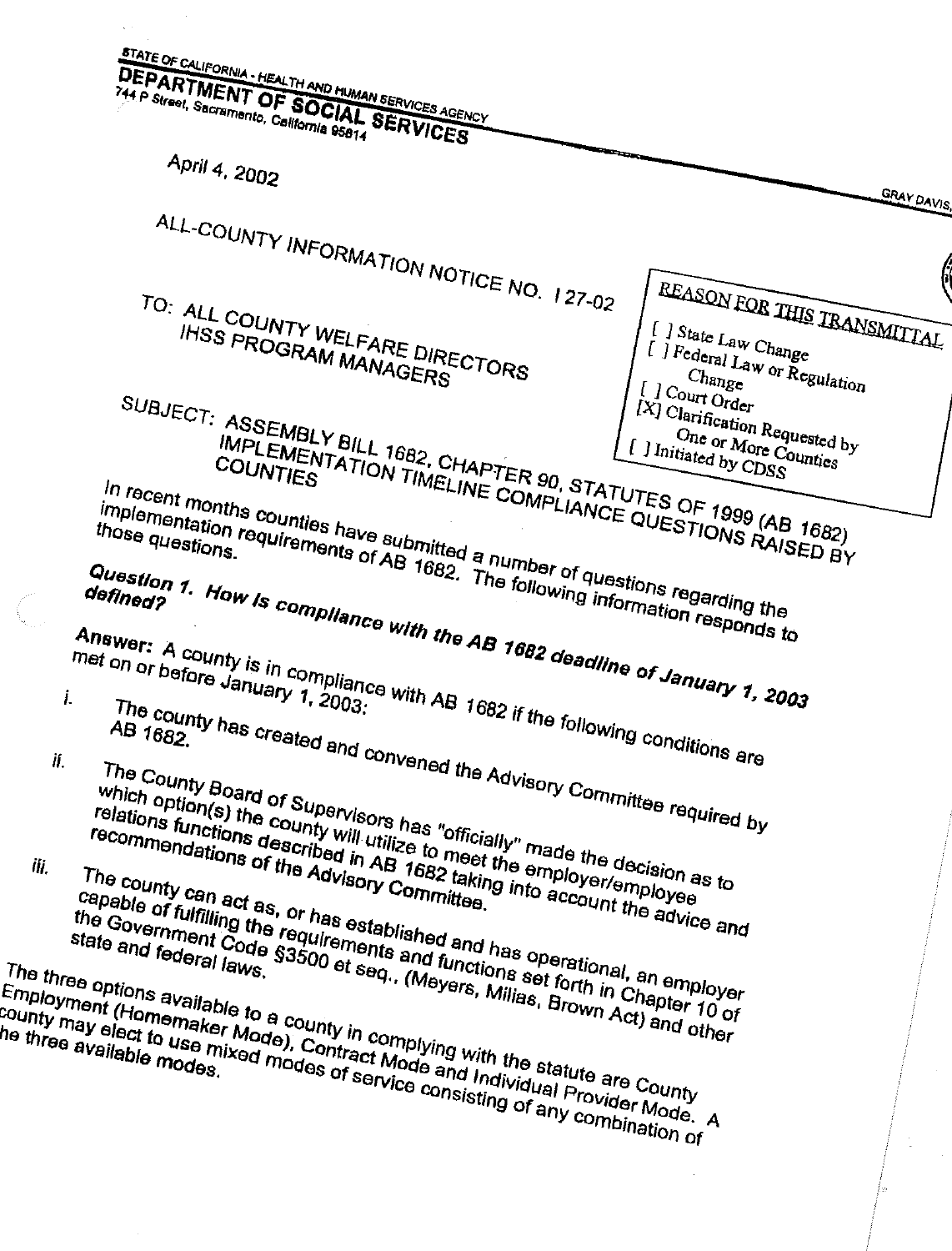If a county chooses to offer the Individual Provider mode, the county can meet the AB 1682 "employer" requirements by serving in that capacity itself, creating a Public Authority (PA) or contracting with a Non-Profit Consortium.

### Question 2. Does the Board of Supervisors' adoption of the ordinance establishing a PA by January 1, 2003 meet the AB 1682 requirement that the Board designate an "employer" by that date?

Answer: If a county chooses the PA option to meet the requirements of AB 1682, merely having the ordinance adopted by the county board of supervisors that creates the public authority is not sufficient to comply with AB 1682.

### Question 3. To be in compliance with AB 1682, what, in addition to adopting the ordinance, does a PA county have to have accomplished by January 1, 2003, that is, what legal infrastructure must be in place?

Answer: For compliance with AB 1682 a PA must be:

- Established by the local ordinance.  $\mathbf{i}$ .
- ii. Have the necessary agreement with the county fully executed.
- iii. Be staffed and operational to the extent that it can carry out the employer's responsibilities under the employer-employee relations statutes cited in the bill.

### Question 4. Does the California Department of Social Services or (the Department) have a time-line expectation and specific products for full Implementation once the PA ordinance is passed, and the PA is created?

Answer: The Department is evaluating the need for regulations regarding the implementation time frame(s) for PAs. At the present time, there are no established standards in this area. Since the county is contracting with the PA, it is the county's responsibility to ensure that the county's interagency agreement with the PA establishes explicit contractual requirements for the PA to fully implement the PA's statutory responsibilities to deliver services to recipients and providers. The county has a responsibility in executing its agreement with the PA to exercise due diligence to ensure that those services become available in accordance with a reasonable work plan and timeline established in the agreement.

<sup>&</sup>lt;sup>1</sup> "Employer" for purposes of this ACIN is the term designating the employer that meets the requirement of AB 1682 as articulated in W&I Code 12302.25. (a) On or before January 1, 2003, each county shall act as, or establish, an employer for in-home supportive service providers under Section 12302.2 for the purposes of Chapter 10 (commencing with Section 3500) of Division 4 of Title1of the Government Code and other applicable state or federal laws.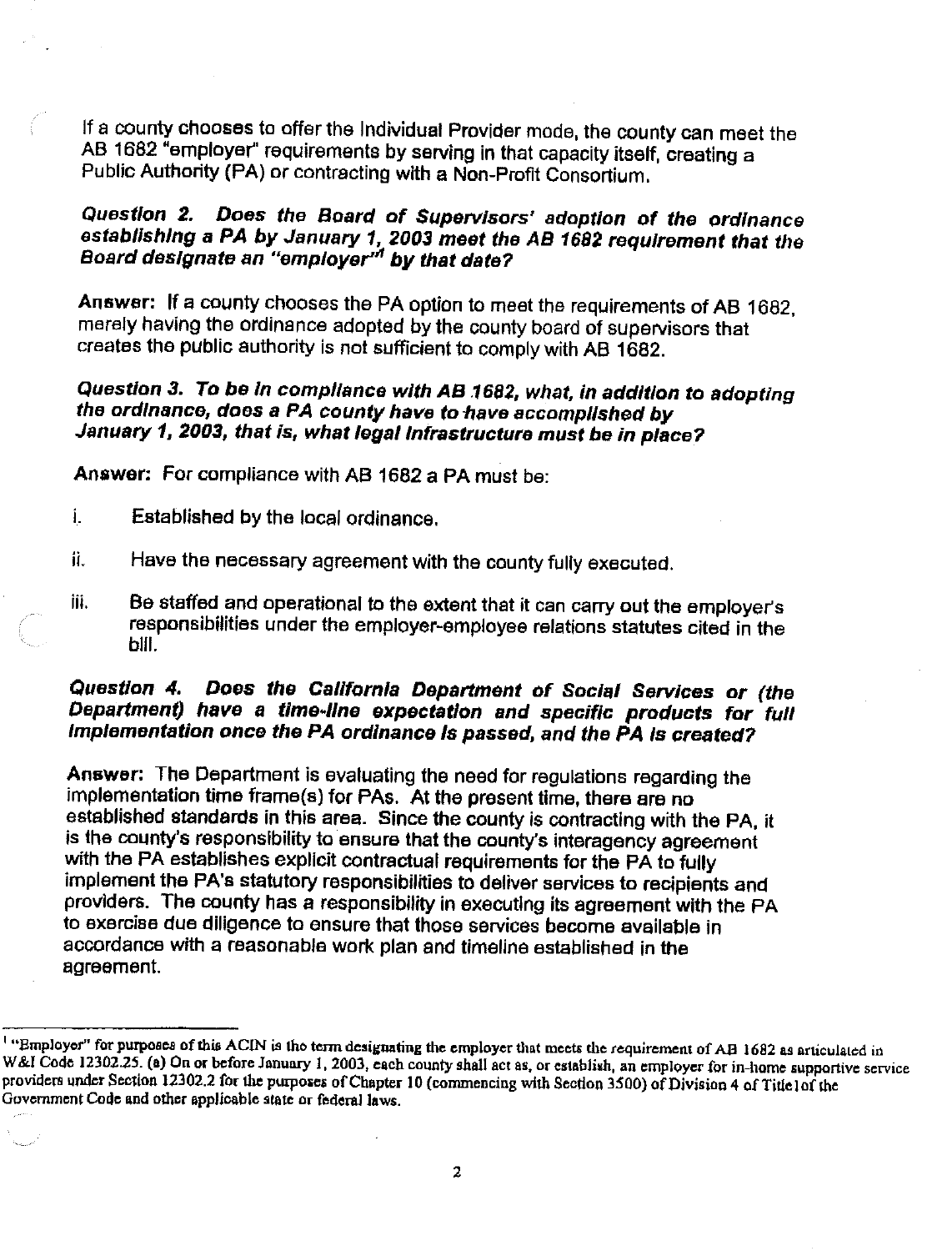Pursuant to our existing regulations governing public authorities, there are minimum requirements the PA must meet. The services that a PA must provide are listed in the Manual of Policy and Procedures (MPP) at 30-767.23. It should be noted those same requirements apply to an NPC. One of the minimum requirements is to "Provide registry services to recipients..." MPP 30-767.231. A PA cannot be in compliance with the requirements of AB 1682 or even the prior existing statutes if it does not establish a functional registry.

### What is the allowed time limit for establishing an Question 5. Employer/Employee Relations Policy following adoption of the ordinance creating the PA?

Answer: There is no express statutory requirement that an employer, under Government Code §3500 et seg., have a written Employer/Employee Relations Policy. Hence, there is no timeline requirement.

Government Code §3507 allows a public employer to establish reasonable rules and regulations for administering employer-employee relations, but only after consultation in good faith with representatives of an employee organization.

Question 6. As a matter of practical application, if a county intends to establish a fully functional PA, and passes such an ordinance, but can't fulfill the employer function required by AB 1682 through the PA by January 1, 2003, must the county "act as" the "employer" in the interim? If<br>the county takes no action is it automatically defaulted to act as the "emplover"?

Answer: A county does not become the AB 1682 "employer" by operation of law if it has not established its AB 1682 "employer" by January 1, 2003. The statute requires that counties act as or establish an "employer" on or before that date. If a county fails to do one or the other it will be out of compliance with the statute, and to that extent, it will be in violation of the law. Accordingly, a county may, but is not legally required to, "act as" the "employer" for purposes of compliance with AB 1682 until a PA created by a county becomes fully functional.

### Question 7. Can a county change its mode(s) of service and, consequently, Its means of complying with AB 1682 after implementing its initial approach to AB 1682 compliance?

Answer: There is no statutory prohibition against a county changing its IHSS mode(s) of service or changing methods of service delivery. Similarly, there is no legal bar to a county changing its method for complying with AB 1682. However, the County's Advisory Committee must be consulted as required by Welfare and Institutions Code (W&I Code) §12302.25 as to the modes and methods of service delivery before any changes are made.